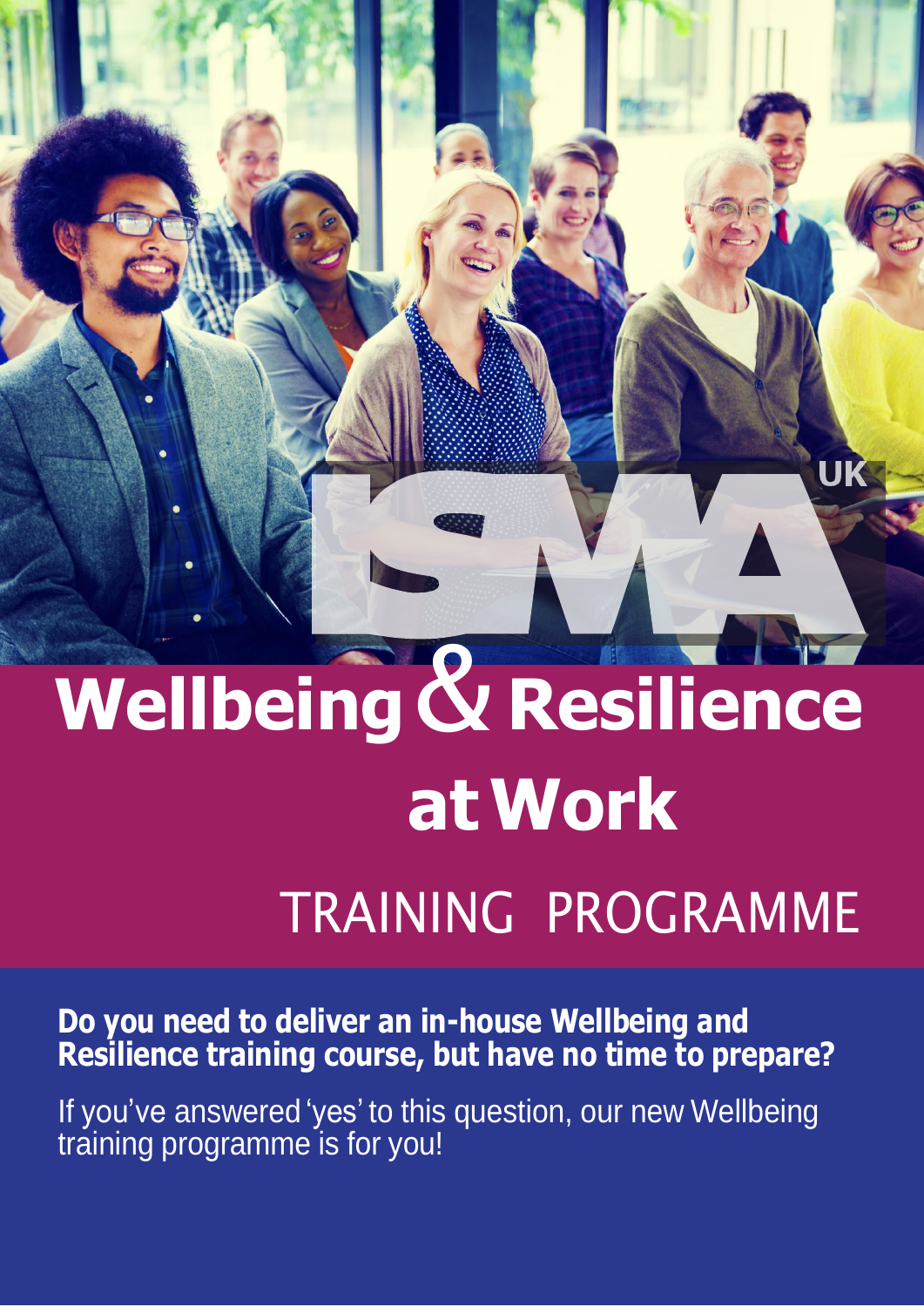- **Suitable for anyone who provides training**
- **Comprehensive off-the-shelf programme**
- **Adaptable and flexible training options**
- **Quality assured: ISMAUK recognised training programme**
- **Can be delivered live, via Zoom or Teams**

**The programme has been developed for use by independent trainers, consultants, HR professionals and company line managers, to help participants identify their own levels of wellbeing and resilience, acquire tools and techniques to improve both, and set goals for wellbeing improvement.**

**"ISMAUK's new training pack Wellbeing and Resilience at Work will help people enhance their mental wellbeing and manage workplace stress. It combines very accessible, useful information with interactive sessions to help them identify their own issues and how to deal with them. It is a supportive guide and toolkit for individuals, HR and occupational health professionals."**

*Professor Sir Cary Cooper, University of Manchester, ISMAUK Patron*

#### What will the programme achieve?

- **Help companies understand the effects of stress and achieve a**  $\bullet$ **more productive work environment**
- **Encourage enhanced performance based on wellbeing and personal resilience**
- **Help reduce or minimise stress-related health problems leading to presenteeism or absenteeism**

**International Stress Management AssociationUK**  $admin@isma.org.uk$  [www.isma.org.uk](http://www.isma.org.uk/) | + 44 (0) 7823 745056